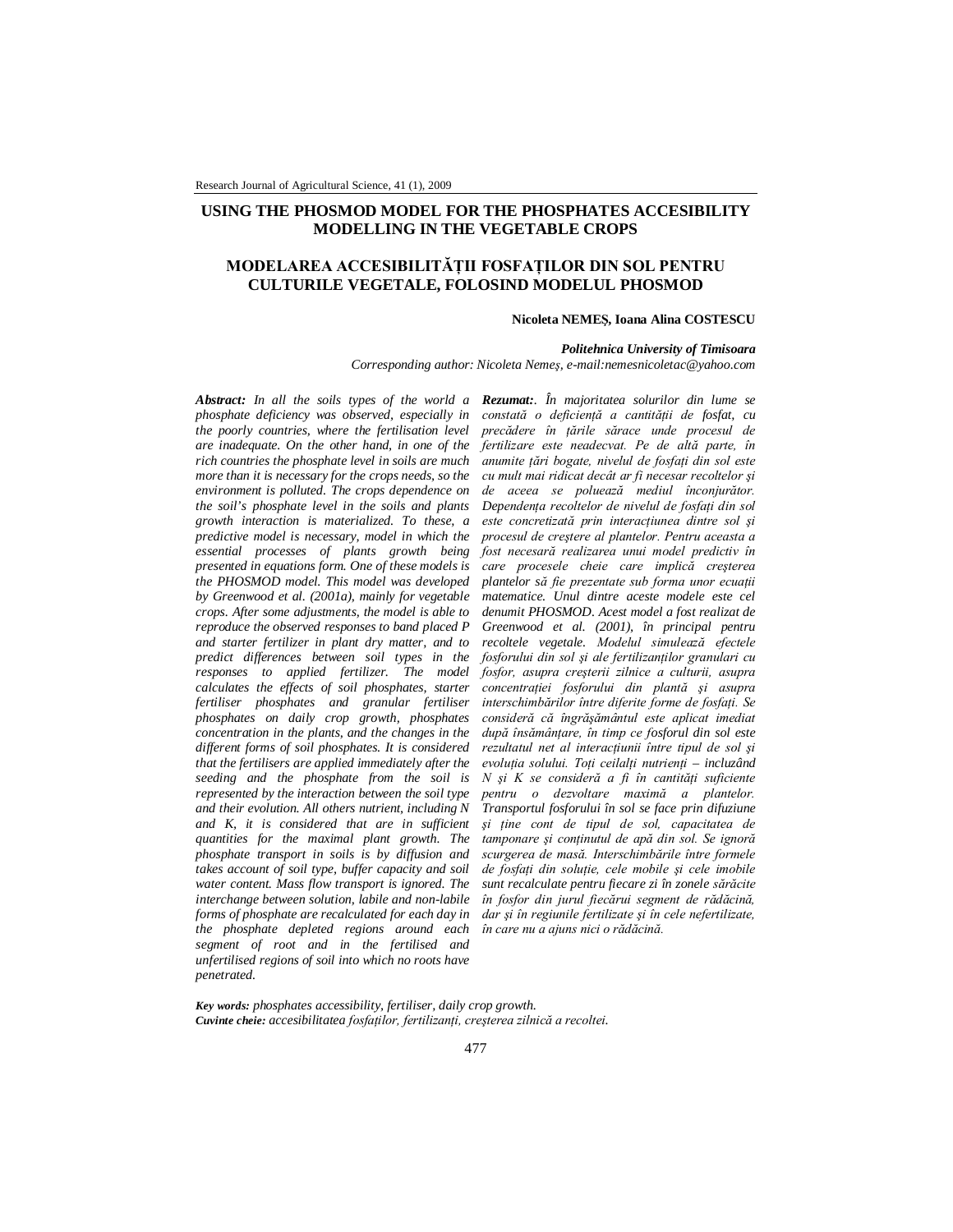#### **INTODUCTION**

Phosphorus is one of the key essential elements in modern agriculture, an important nutrient to agricultural production. It increases the productivity of crops. Phosphorus is commonly applied to crops as fertilizer. In agricultural watersheds, phosphorus reaches the stream by various means including surface runoff, interflow, and soil erosion [6]. The crops and the plants growth are dependent of the soil's phosphate level. To these, a predictive model is necessary, model in which the essential processes of plants growth being presented in equations form. One of these models is the PHOSMOD model. To simulate the nutritional needs of plants we consider that is the best criterion to evaluate the crop response to applied nutrients. So, if phosphorus additions exceed uptake over time, concentrations of soil phosphorus increase. When the soils are left unfertilized, phosphorus fertility levels will progressively decrease, through crop production or phosphorus loss, to the point when they no longer adequately supply plant phosphorus needs. Because soil phosphorus is relatively immobile, most fertilizer with phosphorus content remains to the soil surface. In these case, more important is the crops need of phosphorus fertilizer, because also the phosphorus deficit a slowly soil productivity determinate.

### **MATERIALS AND METHOD**

Crop growth depends on a balance nutrients supply. Excessive application of fertilisers leads to economic loss and environmental pollution. There are ways to optimise fertiliser application: experimental or using models.



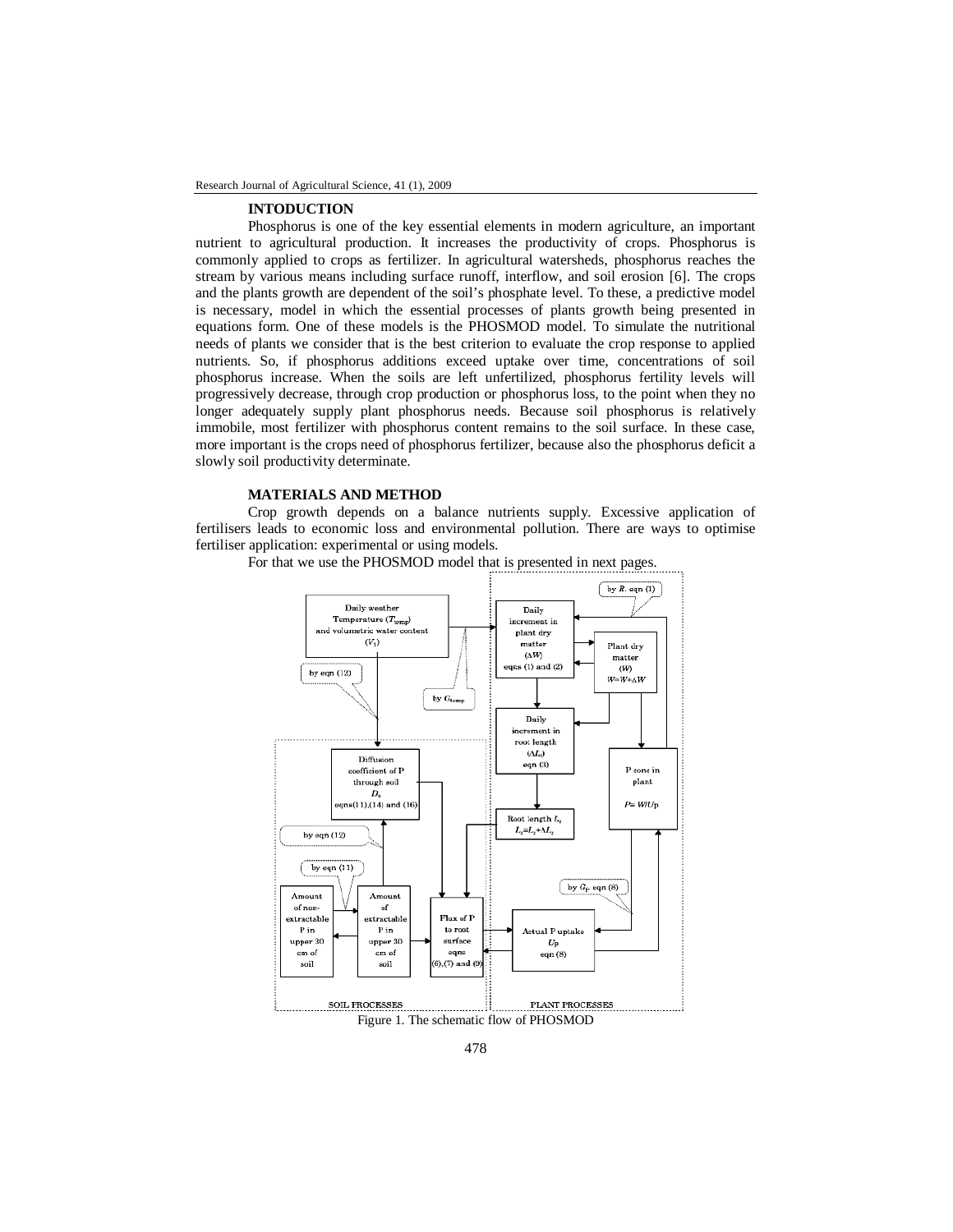The flow diagram represents a simplification of the PHOSMOD model. In these, soil phosphate is very immobile and moves only short distances. The model assumes that root absorption of phosphate is from the upper 30 cm of soil and there is no leaching [2]. The different components of weather are represented by a single box on the right hand side of the diagram and the various soil properties by a single box at the top of the diagram. The different types of fertilizer-phosphate are also represented by another single box at the top of the diagram. The various below ground processes are presented in the upper section of the diagram and the above ground processes in the lower section.

The numerous processes in the model are represented by equations. These are solved for each day of the simulation and the variables updated accordingly. The main inputs to the equations used for calculating each variable are given by the sources of the arrows in the diagram, For example, the % P in the plant is calculated from the total P in the plant and plant dry weight [3].

Moving from the top of the diagram downwards, the model calculates for each day new values for the increment in root length, the soil water content, the diffusion coefficient and the different forms of soil-P. From this information and the weather conditions it calculates the maximum possible P-uptake by the plant. This is reduced depending on the % P already in the plant to give the actual P-uptake, and a new % P in the plant which is then used with the weather conditions and the existing plant weight to calculate a new plant weight and also a new increment in root length and the cycle of calculations begins again [2].

All the equation are explain in [7].

### **RESULTS AND DISCUSSION**

For each day, the PHOSMOD model calculates the increment in root growth and partitions it into segments between the regions of soil enriched with starter fertilizer, those enriched with granular fertilizer and the remainder of the soil. It calculates the maximum possible amount of P that can diffuse through soil to each root segment in each region. Using this information and the P concentration in the plant, total P uptake is calculated. The increment in plant weight and root growth is calculated from the current plant weight, plant P concentration and air temperature [2]. Subroutines calculate daily soil water content, the extractable and non-extractable soil P, and diffusion coefficientsin the P-depleted zones around each root segment and in the remainder of the soil. Model simulations and sensitivity analyses indicate that extractable soil P and starter fertilizer P can lead to higher crop yields than are achieved when granular fertilizers are incorporated in soil, in the usual way, immediately before sowing [3]. They also indicate that in the long-term, levels of extractable soil P will move towards a level characteristic of the soil. These findings are in agreement with results of long-term field experiments that have been reported in the literature. All inputs to the model that have a substantial impact on P-response of a single crop are easy to obtain. They include standard soil properties, the maximum potential yield, and daily rainfall, mean air temperature and evaporation from an open water surface.

In next pages, we presented an example of PHOSMOD using to modelling the phosphate accessibility. We study a potatoes crops seeding on a sandy clay soil. The crop was seeding in 23 April 2008 and we considering that they will be reaped in 30 September 2008. The model simulation was made in 10 Julie 2008 [7].

We consider that the crop will be 10 tone/ha, the field capacity was considering to be constant in the first 100 cm of soil, the soil moisture deficit is 10 mm to the 01 January 2008.

The crop is considering having all the roots in the upper 30 cm of the soil. The soil is considering being uniform and the roots and the water content are uniform in the soil. The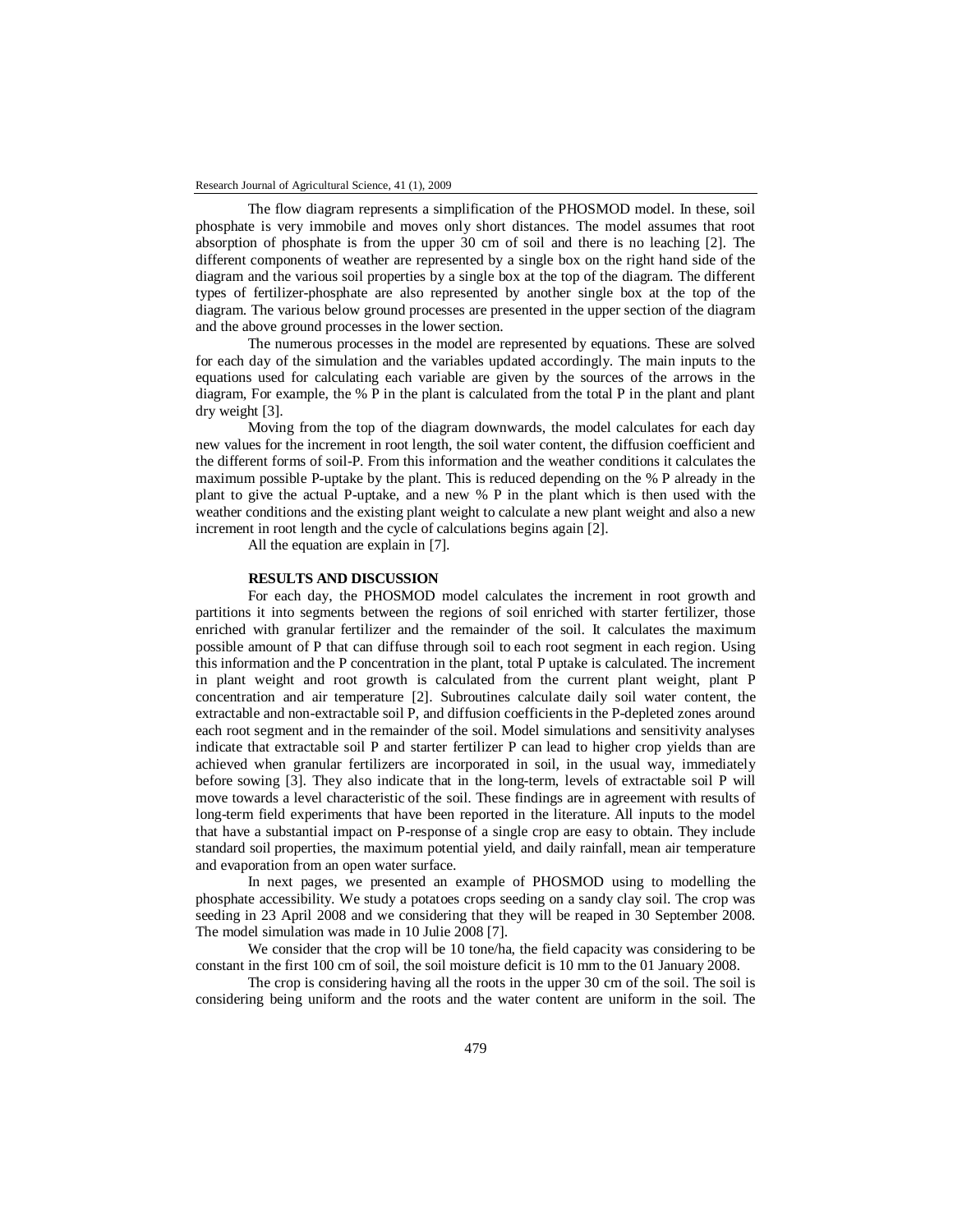Research Journal of Agricultural Science, 41 (1), 2009

daily water content is daily updating. It depends of the soil moisture deficit, the soil type, the degree of soil cover with crops and the plants weight.



Figure 2. PHOSMOD diagram

The crop is not irrigated and the weather dates are the average value.

The simulation was made for the situation in that are not applied fertilisers ao are applied a 25, 50, 75 and 100 kg/ha of phosphorus fertilisers [7].

In next tables are presented the dates for the stat of programme simulation.

*Table 1.* 

|                                                                  | 1 <i>00001</i>    |  |  |  |
|------------------------------------------------------------------|-------------------|--|--|--|
| Crop description                                                 |                   |  |  |  |
| Crop:                                                            | Potato late       |  |  |  |
| Date of planting                                                 | 23 apr 2008       |  |  |  |
| Date of harvest                                                  | 30 September 2008 |  |  |  |
| Date when simulation cases                                       | $10$ July         |  |  |  |
| Max dry weight of total plant at harvest (t/ha) $(0.01 \sim 25)$ | 10                |  |  |  |
| Barrier to rooting depth (cm) $(1 \sim 200)$                     | 200               |  |  |  |

*Table 2.*

| Soil description                                                                   |                    |  |  |  |
|------------------------------------------------------------------------------------|--------------------|--|--|--|
| Soil Type                                                                          | Sandy clay         |  |  |  |
| Clay content $(\%)(10 \sim 50)$                                                    | 45                 |  |  |  |
| Soil bulk density ( $g/cm3$ ) (0.9 ~ 1.9)                                          | 1.4                |  |  |  |
| Field capacity in 0-30cm soil layer (cm3/cm3) $(0.15 \sim 0.5)$                    | 0.46               |  |  |  |
| Field capacity in 30-60cm soil layer (cm3/cm3) (0.15 $\sim$ 0.5)                   | 0.46               |  |  |  |
| Field capacity in 60-90cm soil layer (cm3/cm3) (0.15 $\sim$ 0.5)                   | 0.46               |  |  |  |
| Date when soil moisture deficit known (MUST be earlier than any other input dates) | 1 Jan current 2008 |  |  |  |
| Soil moisture deficit (mm) $(0 \sim 200)$                                          | 10                 |  |  |  |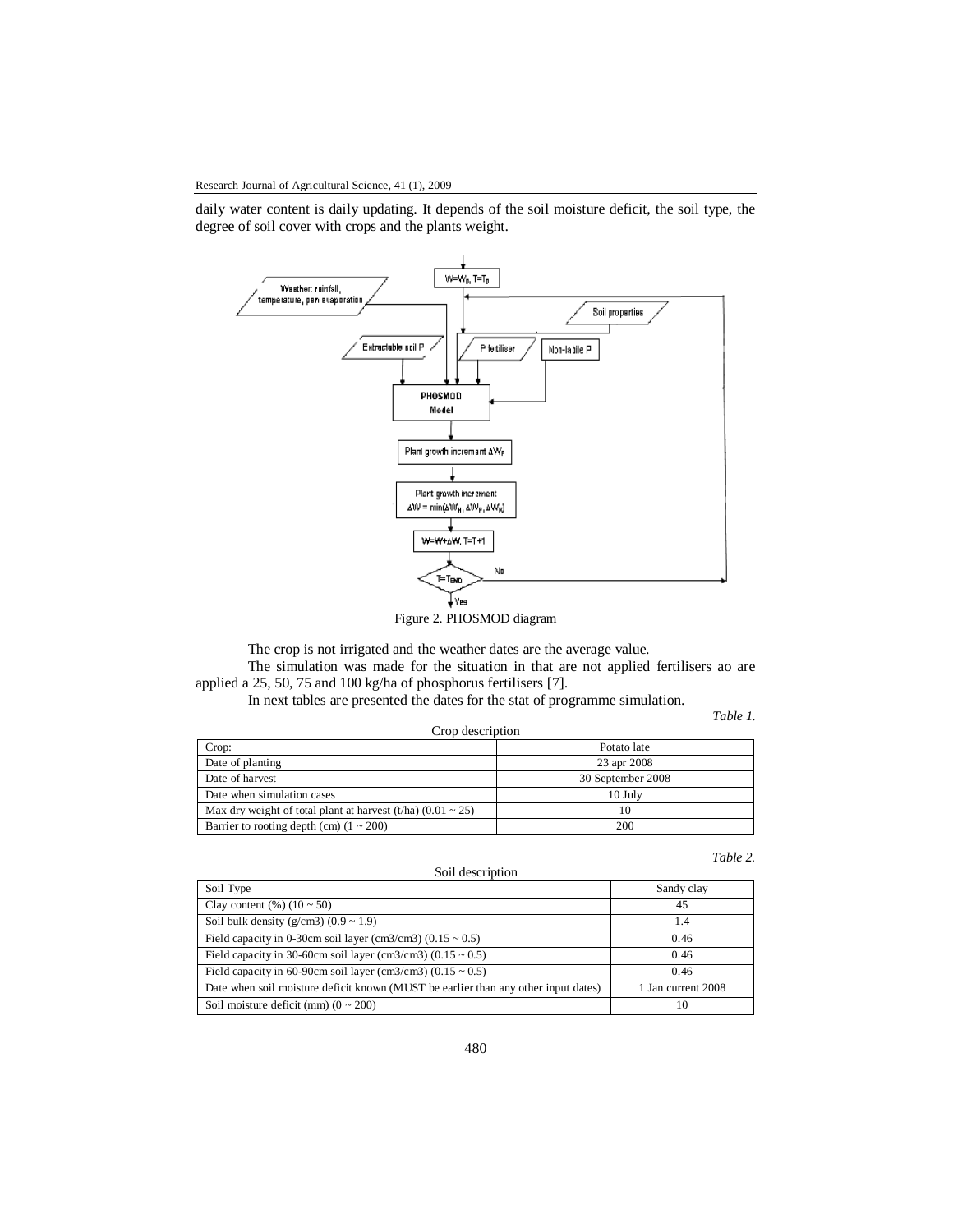#### *Table 3.*

|                     |                    | <i>rubic J</i> . |  |  |
|---------------------|--------------------|------------------|--|--|
| Weather description |                    |                  |  |  |
|                     | Precipitation (mm) | Irrigation (mm)  |  |  |
| January             | 43,4               |                  |  |  |
| February            | 24,5               | 0                |  |  |
| March               | 26,9               | $\Omega$         |  |  |
| April               | 57,2               | $\Omega$         |  |  |
| May                 | 73,7               | $\Omega$         |  |  |
| Jun                 | 120,9              | $\sqrt{ }$       |  |  |
| July                | 51,6               | $\Omega$         |  |  |
| August              | 45,3               | $\Omega$         |  |  |
| September           | 51,2               | $\Omega$         |  |  |
| October             | 30,3               | $\Omega$         |  |  |
| November            | 40,8               | $\Omega$         |  |  |
| December            | 19,7               | $\theta$         |  |  |
|                     |                    |                  |  |  |

*Table 4.*

| The initial dates                                                   |           |
|---------------------------------------------------------------------|-----------|
| Initial bicarbonate extractable P (mg/kg soil) $(10 \sim 300)$      | 20        |
| Amount of P fertiliser (kg/ha) ( $0 \sim 300$ )                     | 100       |
| Conversion rate of extractable P into non-extractable soil $P(1/d)$ | 0.000637  |
| Conversion rate of non extractable P into extractable soil $P(1/d)$ | 0.0000322 |

Results for the model simulation with different quantities of applied phosphorus are:

| Day DW %P                    | Day DW %P                       | Day DW %P                                    | Day DW %P               | Day DW %P               |
|------------------------------|---------------------------------|----------------------------------------------|-------------------------|-------------------------|
| - t/ha' -                    | t/ha' -<br><b>All Contracts</b> | $-$ t/ha' $-$                                | $t/ha'$ -<br>$\sim 100$ | $-$ t/ha' $-$           |
| $0.00 \text{ kg/ha } P_2O_5$ | $25,00$ kg/ha $P_2O_5$          | 50,00 $kg$ /ha P <sub>2</sub> O <sub>5</sub> | 75,00 $kg$ /ha $P_2O_5$ | $100,00$ kg/ha $P_2O_5$ |
| 114 0.50 0.80                | 114 0.50 0.80                   | 114 0.50 0.80                                | 114 0.50 0.80           | 114 0.50 0.80           |
| 146 1.78 0.47                | 146 1.79 0.51                   | 146 1.79 0.51                                | 146 1.80 0.51           | 146 1.80 0.51           |
| 178 3.58 0.40                | 178 3.59 0.40                   | 178 3.60 0.40                                | 178 3.60 0.40           | 178 3.60 0.40           |
| 210 5.33 0.40                | 210 5.34 0.40                   | 210 5.35 0.40                                | 210 5.35 0.40           | 210 5.35 0.40           |
| 242 7.36 0.39                | 242 7.35 0.35                   | 242 7.37 0.36                                | 242 7.38 0.37           | 242 7.38 0.38           |
| 274 9.56 0.35                | 274 9.50 0.30                   | 274 9.53 0.32                                | 274 9.55 0.33           | 274 9.57 0.33           |

Where: the *Day* represents the number of day from the first day of the year *DW* represent the plant mass

*% P* represents the percent of phosphorus incorporation in the plant

According to available soil phosphorus practice in the case of sandy clay type's of soil, phosphorus application rates generally range from 20 to 80 kg/ha [8]. This fact is illustrated also by the PHOSMOD simulation, when we observed that the best response of phosphorus application is in the case of 25 kg/ha of application rates.

## **CONCLUSIONS**

The phosphate concentration in plants that is necessary to optimal growth decrease with the plant mass.

The crops are more vulnerable to the phosphorus deficiency in the first stadium of their growth. Temporary stops of the phosphate application in this initial stage are compromise all the crops although initial was an adequate quantities of phosphate in the soil.

The start fertilisers neither attenuate the phosphorus deficiency in the first stage of the crop growth, so the plants growth is nor stopped. These facts increase the final harvest.